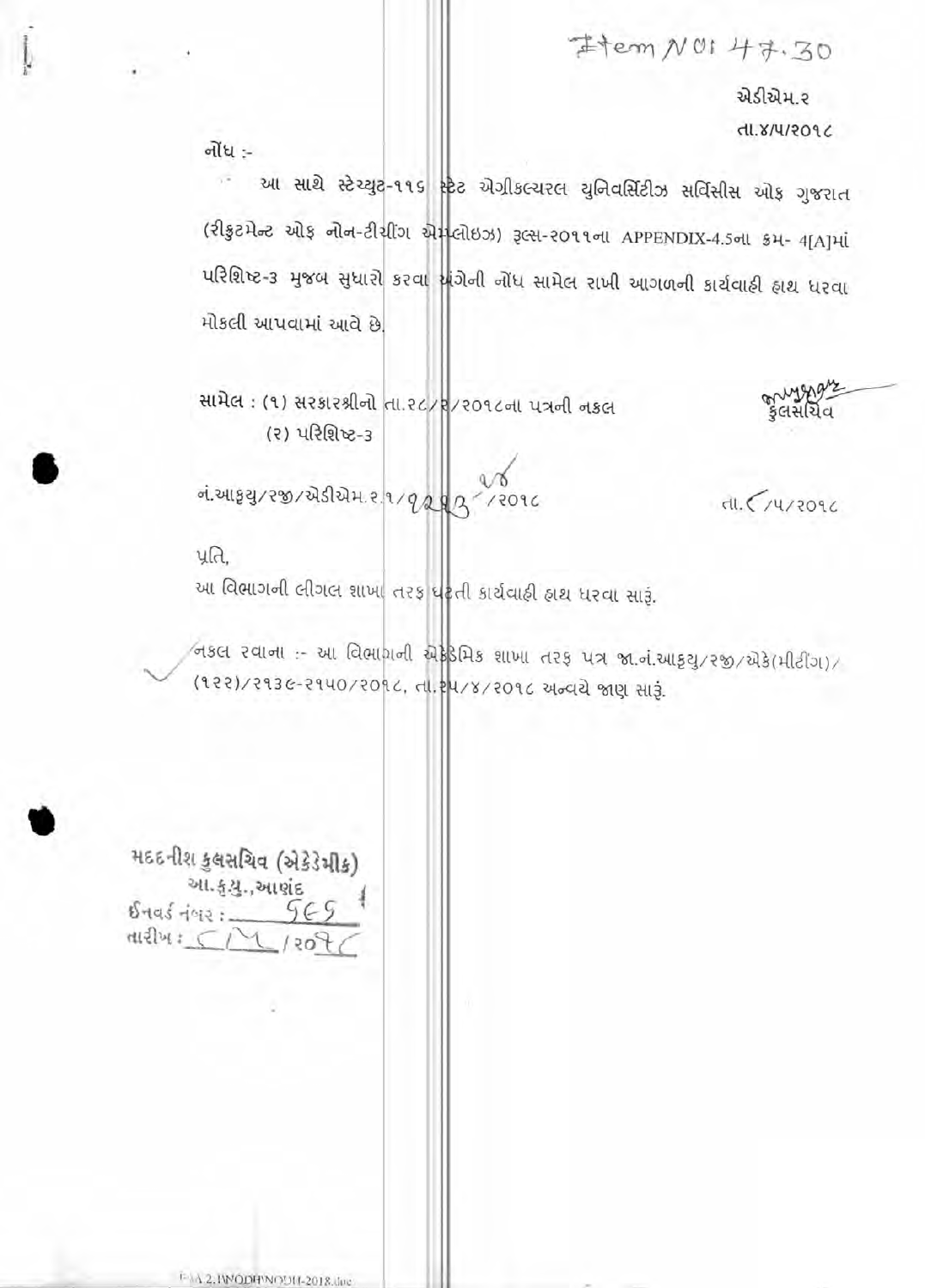$M_I$ એડીએમ.ર.૧ J POS-4-P.J.h

નોંધઃ-

सेडशन अधिडारीश्री, इपि, ખेडूत डल्याएा अने सहडार विलाग, सयिवालय, ગાંધીનગરના પત્ર ક્રમાંક: પરચ-૧૦૨૦૧૭-४०४- s. ર. તા. 26/2/2016થી ગ્રામ સેવક/ખેતી HEEનીશ સંવર્ગની જગ્યાઓમાં ડિપલોમા ઇન બાગાયત/એગ્રીકલ્ચર એન્જીનીયરીંગ/એગ્રો-પ્રોસેસીંગ∕ગૃહ વિજ્ઞાન∕કો-ઓપરેશન, બેકીંગ અને માર્કેટીંગના વિદ્યાર્થીઓનો ભરતીમાં સમાવેશ કરવા મળેલ રજૂઆતો અન્વચે રાજ્યની ચારેય કૃષિ યુનિવર્સિટીઓ તેમજ રાજ્ય કૃષિ યુનિવર્સિટી પરિષદનો અભિપ્રાય માંગેલ હતો, તેમના અભિપ્રાય મુજબ ડિપ્લોમા ઇન બાગાયત/એગ્રીકલ્યર એન્જીનીયરીંગ/એગ્રો-પ્રોસેસીંગ/ગૃહ વિજ્ઞાન/કો-ઓપરેશન, બેકીંગ અને માર્કેટીંગ કોર્ષિસની પોલીટેકનીકોમાં રૂપ થી ૮૧% સુધીના કોર્ષનો સમાવેશ થતો હોઇ, ગ્રામ Ras/ખેતી મદદનીશ સંવર્ગની|| જગ્યાઓમાં ડિપ્લોમા ઇન બાગાયત/એગ્રીકલ્ચર એન્જીનીચરીંગ/એગ્રો-પ્રોસેસીંગ/ગૃહ વિજ્ઞાન/કો-ઓપરેશન, બેકીંગ અને માર્કેટીંગ પોલિટેકનીકના ડિપ્લોમા ધરાવતાં વિદ્યાર્થીઓને ડિપ્લોમા ઇન એગ્રીકલ્ચર સમકક્ષ ગણી ભરતીમાં તેઓનો સમાવેશ કરવા અંગેની કાર્યવાઠી કરવા જણાવેલ હતું.

तेथी, सदृर जाजत याएंद कृषि युनिवर्सिटीना नियाभक भंडणनी ता.१०-४-२०१८ना रो४ मजेल ४७मी जेठडना मुद्दा न ४७.३०थी रु हरता, नियामड मंडले यर्याने अंते नीये મુજબ ભલામણ કરેલ છે:

"આથી ઠરાવવામાં આવે છે કે, ચારેય કૃષિ યુનિવર્સિટીઓમાં ગ્રામ સેવક/ખેતી મદદનીશ સંવર્ગની ભરતી માટે બાગણિત/પશુપાલન/કૃષિ ઇજનેરી/એગ્રો-પ્રોસેસીંગ/ગૃહ વિજ્ઞાન/ કો-ઓપરેશન, બેકીંગ એન્ડ માર્કેટીંગ પોલીટેકનીકના ડિપ્લોમા ધરાવતાં તથા ભવિષ્યના આવા ડિપ્લોમાઅભ્યાસક્રમોના વિદ્યાર્થીઓને ફિપ્લોમા ઇન એગ્રીકલ્ચર સમકક્ષ ગણી ભરતીમાં તેઓનો સમાવેશ કરવા અંગેની કાર્યવાઠી કરવા તથા સ્ટેચ્યુટ-116, APPENDIX-4.5 4ના કમ-4[A]માં પરિશિષ્ટ-3 મુજબ સુધારો કરવા નિયામક મંડળ સંમતિ આપે છે."

આમ, સ્ટેચ્યુટ-116, APPENDIX-4.5 4ના ક્રમ-4[A]માં પરિશિષ્ટ-3 મુજબ સુધારો કરવા અંગેની કાર્યવાઠી હાથ ધરવા અત્રેની લીગલ શાખાને જણાવીએ.

सीजीयर scus

**મદદનીશ કુલસચિવ (વફીવટ)** 

Mary 2014

commerges .<br>इलसयिवंश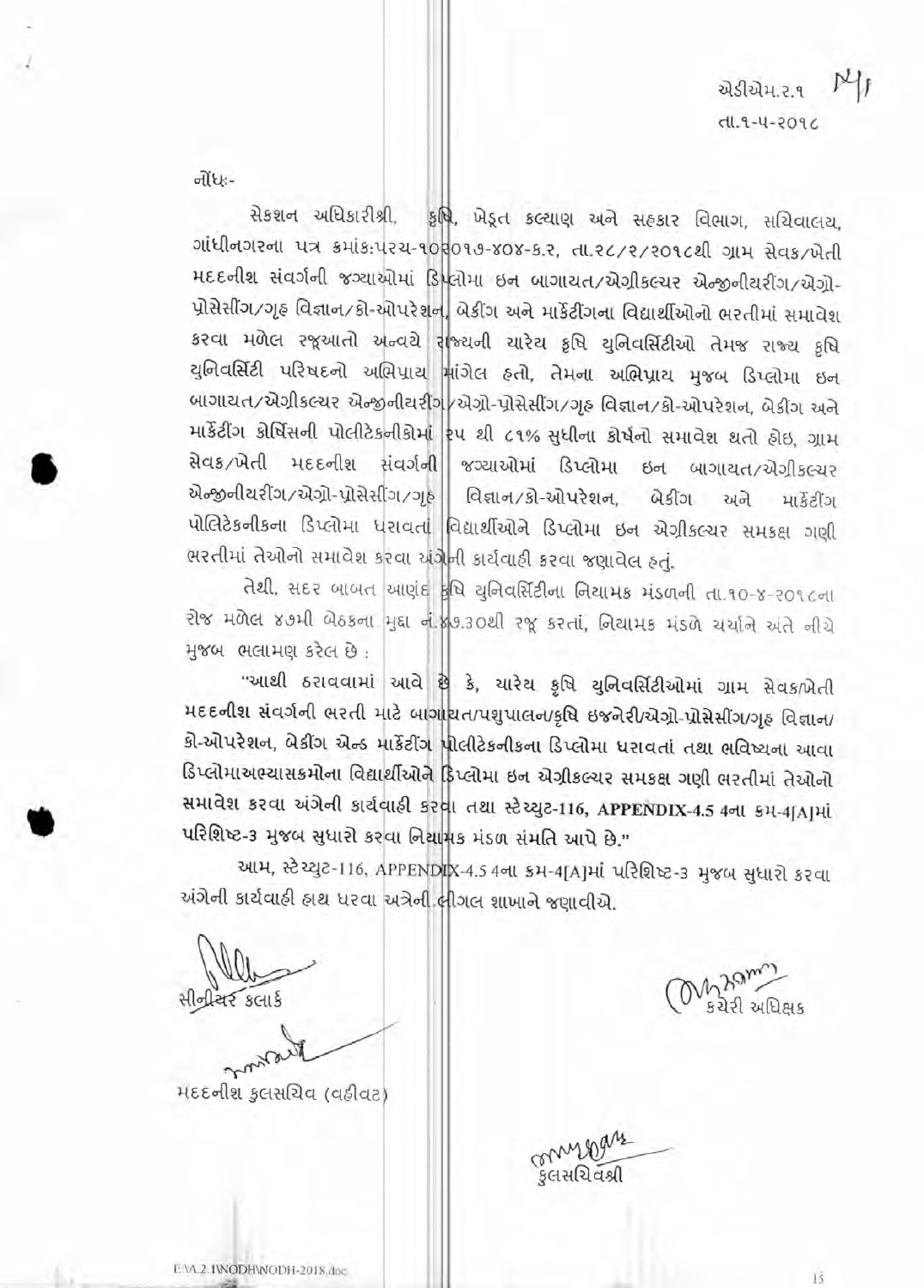42212-2

કમાંક-પરચ-૧૦૨૦૧૭-૪૦૪-ક-૨ ગુજરાત સરકાર કૃષિ,સફકાર અને ખેડૂત કલ્યણ વિભાગ, સચિવાલય,ગાંધીનગર

dl- 12 8 FEB 2011

## પ્રતિ,

ઉપ સચિવશ્રી,પંચાયત,ગ્રામ ગૃહ નિર્માણ અને ગ્રામ વિકાસ વિભાગ, ગાંધીનગર ઉપ સચિવશ્રી,કૃષ્ઠિ,સહકાર અને ખેડૂત કલ્યાણ વિભાગ,ગાંધીનગર ખેતી નિયામકશ્રી,કૃષિ ભવન, ગાંધીનગર બાગાયત નિયામકશ્રી,કૃષિભવન, ગાંધીનગર પશુપાલન નિચામક્શ્રી,કૃષિભવન, ગાંધીનગર મેનેજિંગ ડાયરેક્ટશ્રી,ગુજરાત રાજ્ય જમીન વિકાસ મિગમ લિ., ગાંધીનગર ⁄કુલ સચિવશ્રી,કૃષિ યુનિવર્સિટી,આણંદ, જૂનાગઢ,નવ<mark>સા</mark>રી,સરદાર કૃષિનગર

I actual Registrar **AT ST. LAND. L 6AR 2018**  $1744$ 

વિષય:- ગ્રામ સેવક/ખેતી મદદનીશ સંવર્ગની જગ્યાઓમાં ડિપ્લોમાં ઇન બાગાયત/એગ્રીકલ્યર એન્જીનીયરીંગ/એગ્રો-પ્રોસેસીંગ/ગૃહ વિજ્ઞાન/ ક્રો-ઓપરેશન, બેંકીંગ અને માર્કેટીંગના વિદ્યાર્થીઓનો ભરતીમાં સમાવેશ કરવા બાબતે.

ઉપરોક્ત વિષય મન્વયે જણાવવાનું કે ગ્રામ સેવક/ખેતી મદદનીશ સંવર્ગની જગ્યાઓમાં ડિપ્લોમાં ઇન બાગાયત/એગ્રીકલ્યર એન્જીનીયરીંગ/એગ્રી-પ્રોસેસીંગ/ગૃહ વિજ્ઞાન/ કો-ઓપરેશન, બેંકીંગ અને માર્કેટીંગના વિદ્યાર્થીઓનો ભરતીમાં સમાવેશ કરવા અંગેની રજુઆતો મળેલ હતી. આ બાબતે રાજ્યની ચારેય કૃષિ યુનિવર્સિટીઓ તેમજ રાજ્ય કૃષિ યુનિવર્સિટી પરિષદનો અભિપ્રાય માંગવામાં આવેલ હતો.

તેઓના અભિપ્રાય મુજબ એગ્રીકલ્યર પોલીટેકનીકલ ઉપરાંત બાગાયત,પશુપાલન,ફષિ ઇજનેરી, એગ્રો- પ્રોસેસીંગ,ગૃહ વિજ્ઞાન અને કોઓપરેશન બેંકીંગ અને માર્કેટીંગ કોર્ષિસની પોલીટેકનીકમાં કૃષિ અને તેને સંલગ્ન વિષયોનો ૨૫ થી ૮૧ ટકા સુધીના કોર્ષમાં સમાવેશ થાય છે.વળી ગ્રામસેવકનો જોબચાર્ટ જોતાં તેઓએ ગ્રામ્ય કક્ષાએ રહી કૃષિ અને કૃષિને સંલગ્ન સંશોધનોની ભલામણો અને માહિતી ખેડૂત સુધી પહોંચાડવાની હોય છે. તેમજ ખેડૂતોને સંપર્કકરી કૃષિ અને કૃષિ સંલગ્ન કોઇ પણ પ્રશ્નો તેમના અધિકારીઓ સુધી પહોંચાડવાની ફરજ બજાવવાની હોય છે. આ કામગીરીમાં કૃષિ અને તેને સંલગ્ન બાગાયત, પશુપાલન,કૃષિ ઇજનેરી,એગ્રો પ્રોસેસીગ,ગૃહ વિજ્ઞાન અને કો-ઓપરેશન , બેંકીંગ અને માર્કેટીંગ પોલીટેકનકસમાં અભ્યાસ કરેલ ડિપ્લોમા ધારકો સમકલ હોય છે.

 $225$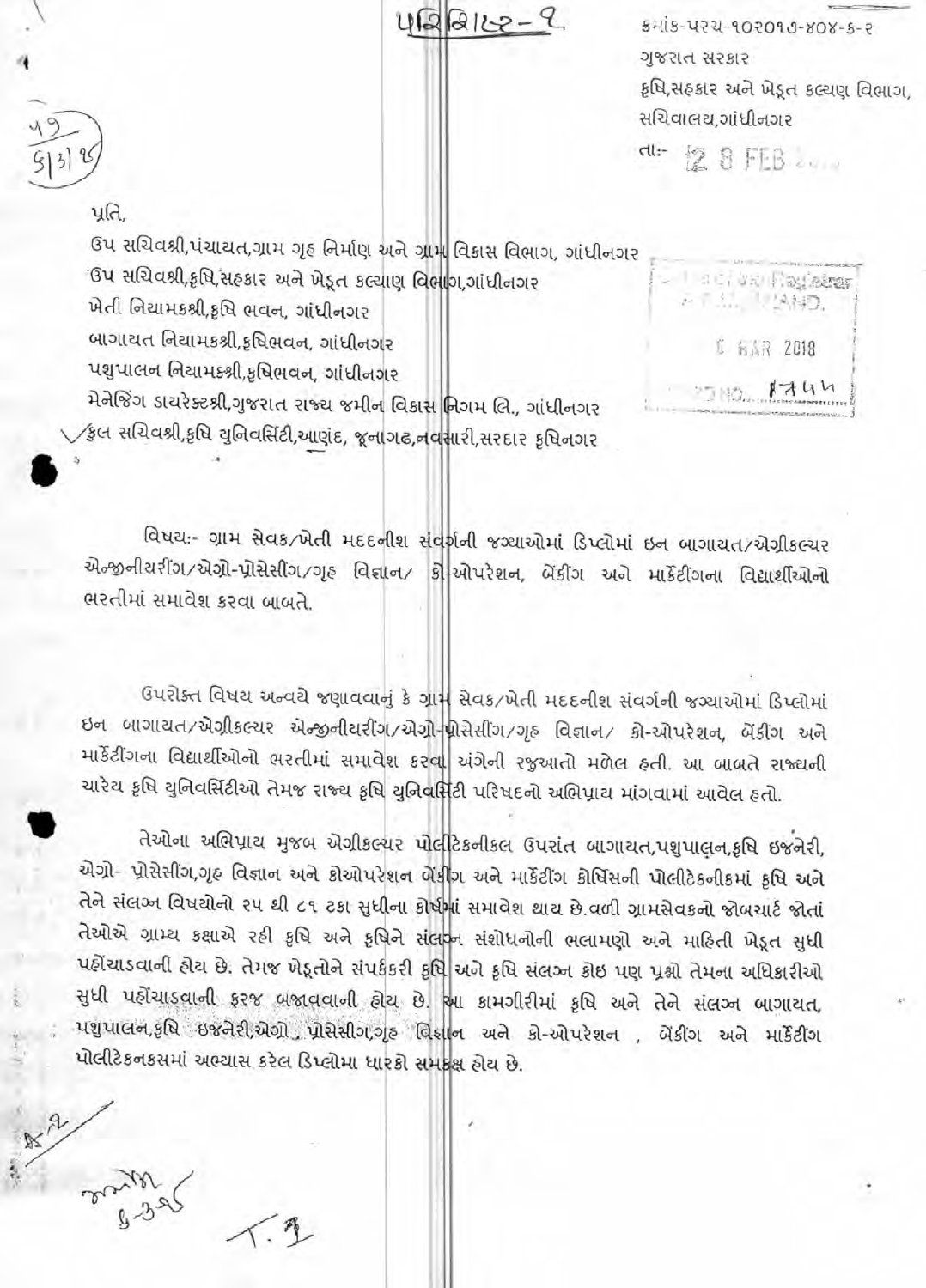આમ, ઉપરોક્ત *દ*કીકત જોતાં ગ્રામ સેવક/ખેતી મદદનીશ સંવર્ગની ભરતી માટે બાગાયત, પશુપાલન,કૃષિ ઇજનેરી, એગ્રો- પ્રોસેસીંગ,ગૃહ વિજ્ઞાન અને કોઓપરેશન બેંકીંગ અને માર્કેટીંગ પોલીટેકનીકના ડિપૂલોમા ધરાવતા વિદ્યાર્થીઓને ડીપ્લોમા ઇન એગ્રીકલ્યર સમકક્ષ ગણી ભરતીમાં તેઓનો સમાવેશ કરવા,કોર્ચની<br>સમાવેશ કરવા,કોર્ચવાહી કરવા વિનંતી છે.

 $-2$ 

(છ.એસ.મોદી) સેકશન અધિકારી કૃષિ, ખેડૂત કલ્યાણ અને સહકાર વિભાગ